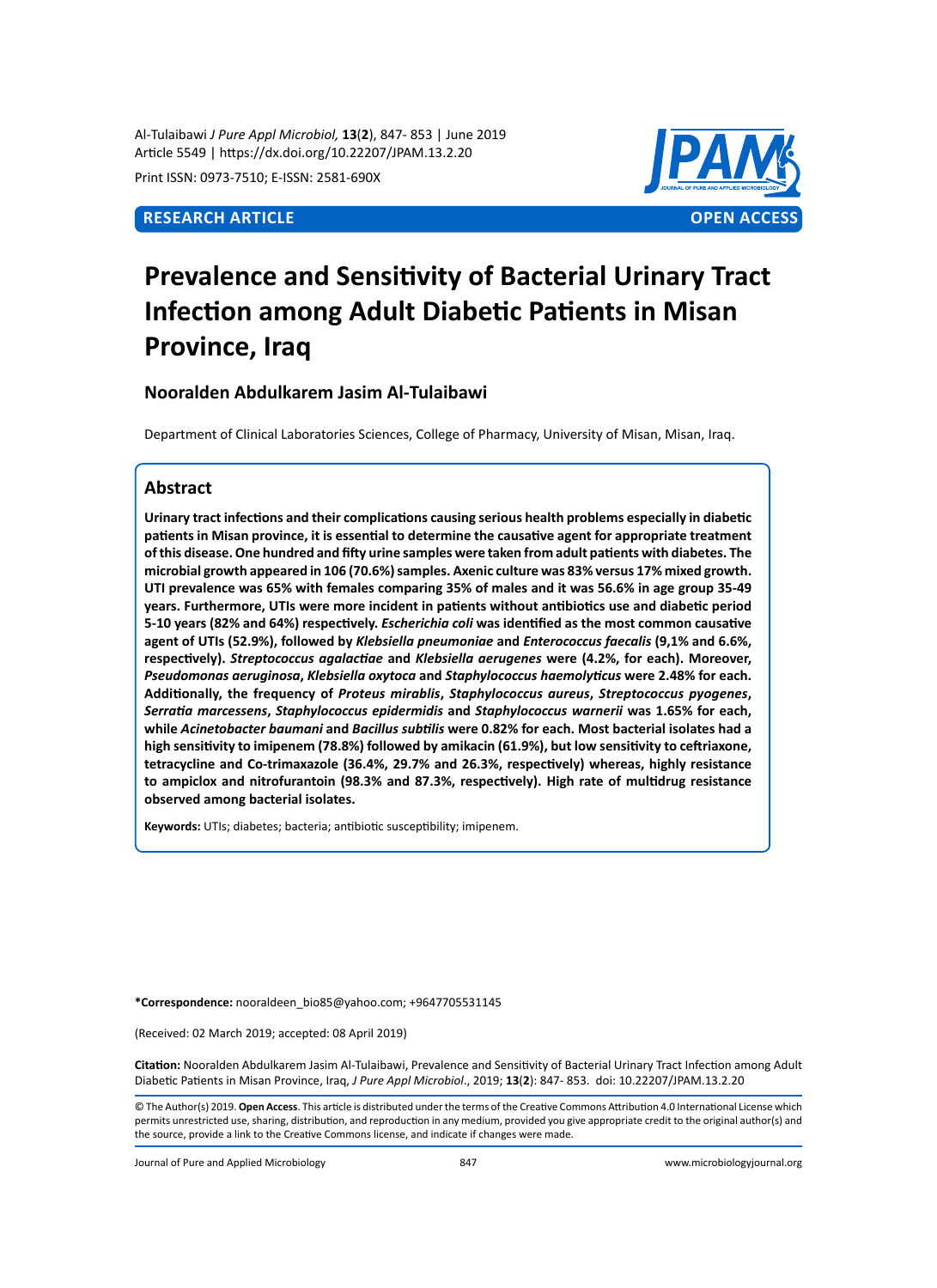#### **INTRODUCTION**

Urinary tract infections (UTIs) are one of the most common infectious diseases encountered in medical practice affecting humans of all ages $<sup>1</sup>$ .</sup> Globally, UTIs incidence was estimated about 150 million persons per year<sup>2</sup>.

Diabetes mellitus is a group of chronic metabolic disorders characterized by increased blood glucose level resulting from defects in secretion, action of insulin or both<sup>3</sup>. The chronic hyperglycemia is associated with long term damage, dysfunction and failure of different organs especially the eyes, urinary system, nerves and cardiovascular system<sup>3</sup>. Over time, diabetic patients may develop cystopathy, nephropathy and renal papillary necrosis complications that predispose them to UTIs<sup>4</sup>. Higher severity of UTI can be cause many complications, ranging from dysuria to pyelonephritis<sup>5</sup>. Moreover, diabetic patients encounter further urinary urgency and incontinence during night<sup>6</sup>. Further more, those patients frequently suffer from bacterial cystitis with higher prevalence in diabetic women including higher prevalence of both asymptomatic bacteriuria and symptomatic UTI added to recurrent complications comparing with healthy women<sup>7,8</sup>.

In diabetic and non- diabetic patients, about 80% of UTIs cases were caused by gramnegative bacteria mainly *Escherichia coli*, *Klebsiella* spp., *Pseudomonas aeruginosa* and *Proteus* spp., while only 15% were caused by gram- positive including *Enterococcus* spp., *Staphylococcus* spp. and *Streptococcus* spp.9-11.

Susceptibility to antibiotics is usually variable among species and strains, therefore, the resistance to different antibiotics making it difficult to treat in some infections<sup>12</sup>. The widespread and indiscriminate use of broad-spectrum antibiotics led to the emergence of multi-drug resistant bacteria<sup>13</sup>.

Briefly, this study was designed to determine the prevalence of causative microbial agents of urinary tract infections in diabetic adult patients and their susceptibility to antibiotics.

# **PATIENTS AND METHODS**

# **Study design**

A descriptive study was conducted at the Microbiology Laboratory, Department of Clinical Laboratories Sciences, College of Pharmacy, University of Misan, Misan city, South of Iraq over the period from May to August in 2018. This study was approved by Ethical Committees of College of Pharmacy of Misan University with written consent withdrawn from all the patients.

#### **Sample collection**

One hundred and fifty midstream urine samples were obtained from 150 diabetic adult outpatients between 20-64 years old attending to the Microbiological Examinations Unit at Al-Sadar Teaching Hospital in Misan city with written consent. The urine samples were collected by sterilized disposable containers (BIOZEK, Netherlands) after necessary precautions<sup>14</sup>. Samples were brought to the laboratory within one hour. Questionnaires had completed covering the information pertaining to sex, age, period of diabetes and antibiotics used.

#### **Urine culture**

A 0.1 ml of urine sample was inoculated separately onto Blood agar (LAB, UK) and MacConkey agar (LAB, UK) plates, and incubated aerobically at 37°C for 24 h. The grown colonies were calculated colony forming unit (CFU) per ml. The plates containing more than 10 CFU/ml were selected as a significant growth, then gram stain for initial identification $15$ . All grown colonies from primary cultures were subcultured onto Nutrient agar (LAB, UK) plates for the following confirm assays.

The confirm diagnosis for bacterial isolates was accomplished by analytical profile index (API) system (API 20E, API 20 STREP and API STAPH) add to motility, catalase, coagulase and oxidase tests described by Cheesbrough<sup>12</sup>.

#### **Antibiotic susceptibility testing**

Antimicrobial susceptibility patterns for bacterial isolates were performed by the standard disc diffusion method employing Muller-Hinton (LAB, UK) plates based on the guidelines of Clinical Laboratory Standards Institute<sup>16</sup> using the following antibiotics disc: Amikacin (AK) 30 µg, Ampiclox (APX) 30µg, Ceftriaxone (CTR) 30 µg, Ciprofloxacin (CIP) 30µg, Co-trimoxazole (SXT) 25µg, Gentamicin (CN) 10µg, Imipenem (IMP) 10 µg, Nitrofurantoin (F) 300µg, Tetracycline (TE) 30µg (Titan, Biotech., India ) and Cefexime (CFX ) 5µg (Oxoid, UK). The inhibition zones of bacterial isolates for antibiotics were measured in mm by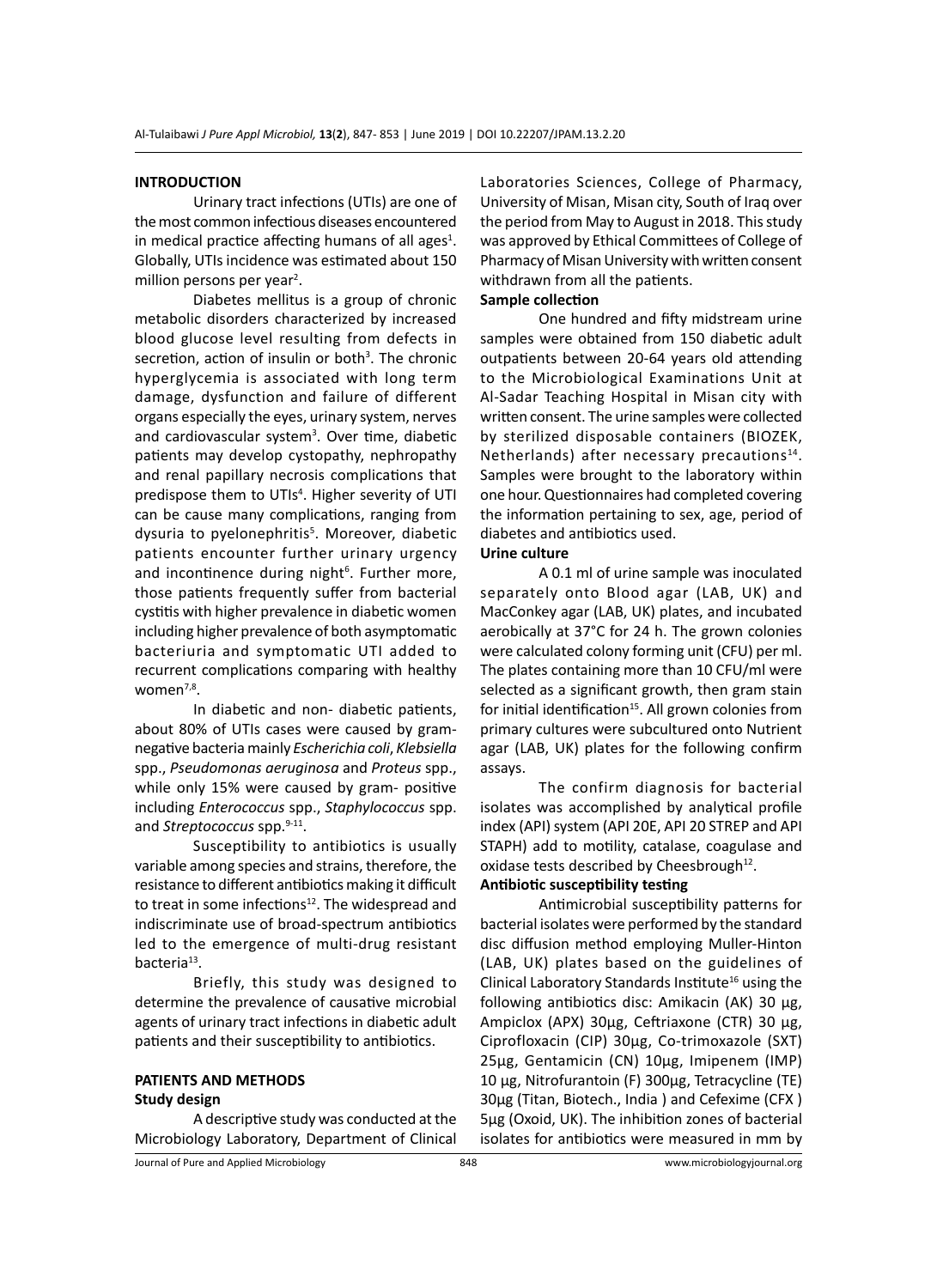applying ordinary ruler.

# **Statistical analysis**

Statistical analysis was achieved with the Chi-square test by Statistical Package for Social Sciences (SPSS) version 18. *P*-value less than 0.05 was considered as statistically significant and *P*-value less than 0.01 considered as highly significant.

#### **RESULTS**

#### **Growth and Gram's staining**

Out of 150 urine samples examined in this study, only 106(70.6%) samples yielded growth with a significant difference (P≤ 0.01). Axenic culture was appeared in 88(83%) samples than mixed growth at P≤ 0.01, as in Table 1. Gramnegative bacteria were 85 (70.2%), while Grampositive were  $36(29.8%)$  at P $\leq$  0.01 as in Table 2.

**Table 1.** Growth of uropathogens isolated from urine samples in adult diabetic Patients

| Microbial Culture Number (%) |            |  |
|------------------------------|------------|--|
| Axenic growth                | 88(83)*    |  |
| Mixed growth                 | 18(17)     |  |
| Total growth                 | 106 (70.6) |  |
| No growth                    | 44(29.4)   |  |
| Total samples                | 150(100)   |  |
|                              |            |  |

\*: P≤0.01.

**Table 2.** Gram-staining of microbial isolates from urine samples in adult diabetic patients

| Gram's Staining                                  | Number (%)                           |  |
|--------------------------------------------------|--------------------------------------|--|
| Gram-Positive<br>Gram-Negative<br>Total isolates | 36(29.8)<br>$85(70.2)^*$<br>121(100) |  |

<sup>\*:</sup> P≤0.01.

#### **Prevalence of UTIs in diabetic patients according to some factors**

A total of 150 urine samples enrolled in this study, 84(56%) were of females and 66(44%) were of males. Out of 106 positive cultures, the prevalence of UTIs was high in females 69 (65%) than males with a significant difference at P≤0.01. Furthermore, UTIs were more incidence in patients without antibiotics use and period of diabetes 5-10 years (82% and 64%, respectively), while it was 56.6% in age group 35-49 years without signification, as in Table 3.

A total of 121 microbial isolates were obtained, *Escherichia coli* was the most common causative agent of UTIs with 64 isolates, followed by *Klebsiella pneumonia*, and *Enterococcus faecalis* (11 and 8, respectively). *Streptococcus agalactiae* and *Klebsiella aerugenes* were 5 for each. Moreover, *Klebsiella oxytoca*, *Pseudomonas aeruginosa*, *Staphylococcus haemolyticus* and *Candida albicans* were 3 for each. Nevertheless, the frequency of *Proteus mirablis*, *Staphylococcus aureus*, *Streptococcus pyogenes*, *Serratia marcessens*, *Staphylococcus epidermidis* and *Staphylococcus warnerri* was 2 for each, while *Acinetobacter baumani* and *Bacillus subtilis* were 1 for each.

#### **Antimicrobial susceptibility pattern**

Antibiotic susceptibility test for urinary bacterial isolates $118$  showed highly sensitive to imipenem (78.8%) with significance differences at P≤0.01, and Amikacin (61.9%) at P≤0.05. Furthermore, they were 56.5%, 50% and 44.9% for cefexime, ciprofloxacin and gentamicin respectively, but without signification. Moreover, they were low sensitivity to ceftriaxone, tetracycline and Co-trimaxazole (36.9%, 29.7% and 26.3%, respectively). On the other hand, they were a highly resistance to ampiclox and nitrofurantoin (98.3% and 87.3%, respectively) at P≤0.01, as in

**Table 3.** Prevalence of UTIs in diabetic patients according to some factors

| Total        | Sex            |                    | Age Group         |                   |       | Diabetes period |                                                                |      | Antibiotics |    |
|--------------|----------------|--------------------|-------------------|-------------------|-------|-----------------|----------------------------------------------------------------|------|-------------|----|
| $*_{n(\%)}$  | $n(\%)$        |                    | (year) $(%)$      |                   |       | (year) $n(\%)$  |                                                                |      | use $n(\%)$ |    |
| 106<br>(100) | Male<br>37(35) | Female<br>69(65)** | 20-34<br>15(14.2) | 35-49<br>60(56.6) | 50-64 | $\leq 5$        | $5-10$<br>31(29.2 25(23.6) 68(64.1)** 13(12.3) 19(16) 87(82)** | > 10 | Yes         | No |

\*n: Number of the patients with positive culture \*\*: P≤0.01. Frequency of uropathogens in diabetic patients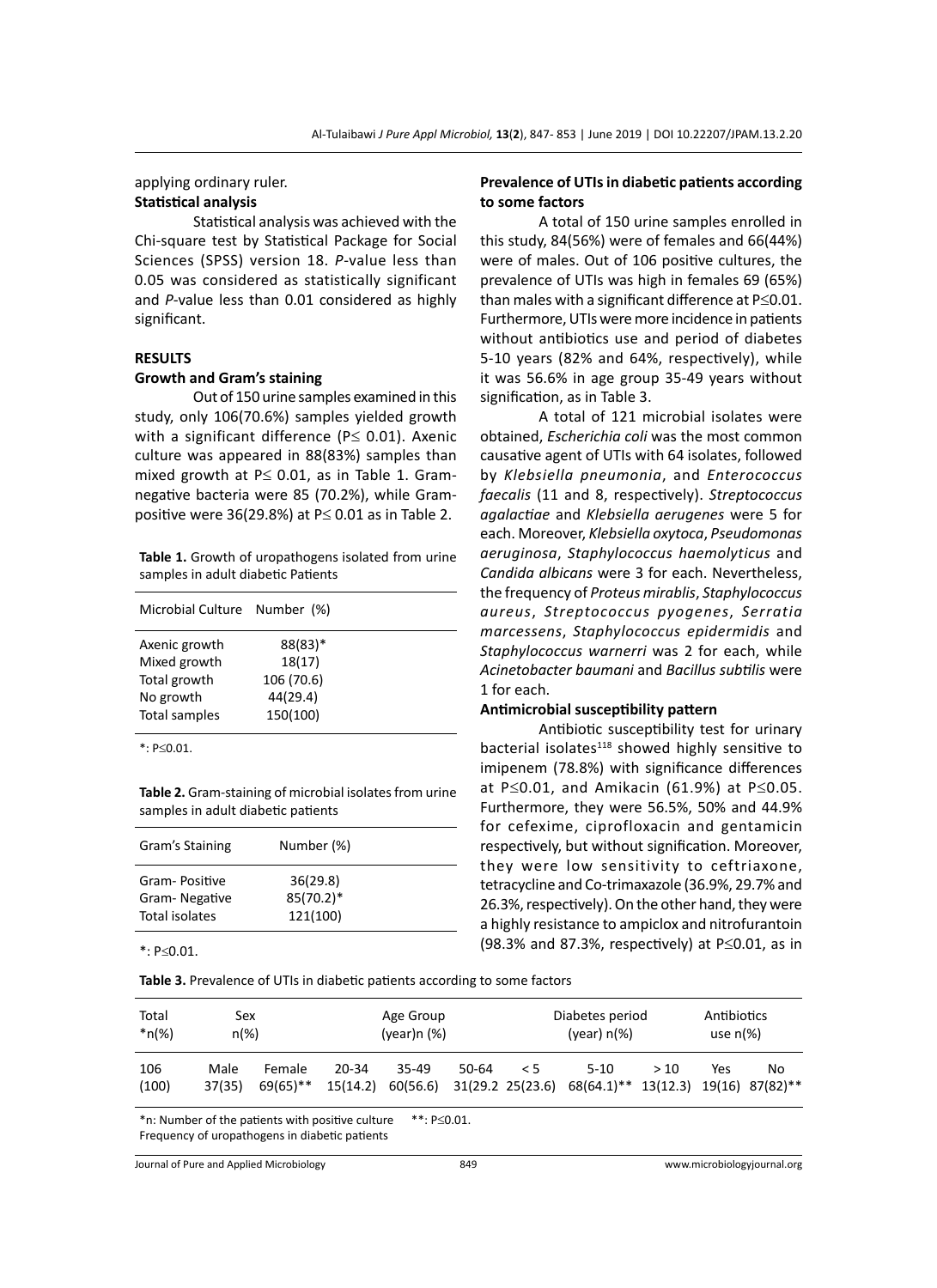Table 4. *E. coli* (64) appeared sensitive to imipenem and amikacin (89% and 76.6%, respectively) at P≤ 0.01. *K. pneumoniae*<sup>11</sup> was sensitive to amikacin (72.7%) at P≤0.01, followed by imipenem, cefexime and ciprofloxacin (54.5%, for each), but without signification. *K. aerugenes*<sup>5</sup> was sensitive to imipenem (80%) at P≤0.01, while it was 60% for amikacin, ciprofloxacin, gentamicin and ceftrixone at P≤0.05. S. agalactiae<sup>5</sup> was sensitive to imipenem (100%), amikacin and ciprofloxacin (80%, for each) at P≤0.01, followed by cefixime, gentamicin and

tetracycline (60%, for each) at P≤0.05. *K. oxytoca*<sup>3</sup> was sensitive to imipenem, amikacin, cefexime, and ceftriaxone (66.7% for each) at P≤0.01. *S. haemolyticus*<sup>3</sup> was sensitive to imipenem (100%), cefixime and ciprofloxacin (66.7%, for each) at P≤ 0.01. *S.pyogenes* and *S. warnerii* (2, for each) were sensitive to imipenem and cefexime (100%, for each). *Serratia marssecens*<sup>2</sup> was sensitive to cefexime and ciprofloxacin (100%, for each). *S. epidermidis*<sup>2</sup> was sensitive to imipenem (100%). Finally, *B. subtilis*<sup>1</sup> was sensitive to imipenem,

| Table 4. Antibiotic sensitivity profile of bacterial species isolated from adult diabetic patients with UTI |  |  |
|-------------------------------------------------------------------------------------------------------------|--|--|
|-------------------------------------------------------------------------------------------------------------|--|--|

| <b>Bacterial</b><br>species              | Antibiotic sensitivity n(%) |                             |                              |                        |                        |                      |                        |                         |                      |                      |                                 |
|------------------------------------------|-----------------------------|-----------------------------|------------------------------|------------------------|------------------------|----------------------|------------------------|-------------------------|----------------------|----------------------|---------------------------------|
|                                          | *n                          | <b>IMP</b>                  | AK                           | <b>CFX</b>             | <b>CN</b>              | <b>CIP</b>           | <b>CTR</b>             | TE                      | <b>SXT</b>           | F                    | <b>APX</b>                      |
| Escherichia coli                         | 64                          | 57(89)                      | 49(76.6)                     | 35(54.7)               | 37(57.8)               | 34(53.1)             | 27(42.2)               | 21(32.8) 25(39) 9(14)   |                      |                      | 0(0)                            |
| Klebsiella<br>pneumoniae                 | 11                          | 6(54.5)                     | 8(72.7)                      | 6(54.5)                | 3(27.2)                | 6(54.5)              | 4(36.3)                | 2(18.2) 3(27.2) 3(27.2) |                      |                      | O(0)                            |
| Enterococcus<br>faecalis                 | 8                           | 4(50)                       | 3(37.5)                      | 3(37.5)                | 2(25)                  | 3(37.5)              | 3(37.5)                | 2(25)                   | 0(0)                 | O(0)                 | O(0)                            |
| Klebsiella<br>aerugenes                  | 5                           | 4(80)                       | 3(60)                        | 3(60)                  | 3(60)                  | 3(60)                | 3(60)                  | 2(40)                   | 1(20)                | 1(20)                | O(0)                            |
| Streptococcus<br>agalactiae              | 5                           | 5(100)                      | 4(80)                        | 3(60)                  | 3(60)                  | 4(80)                | 2(40)                  | 3(60)                   | 1(20)                | O(0)                 | O(0)                            |
| Klebsiella<br>oxytoca                    | 3                           | 2(66.7)                     | 2(66.7)                      | 2(66.7)                | 1(33.3)                | 1(33.3)              | 2(66.7)                | 1(33.3)                 | O(0)                 | O(0)                 | 2(40)                           |
| Pseudomonas<br>aeruginosa                | 3                           | 1(33.3)                     | 0(0)                         | 1(33.3)                | 0(0)                   | O(0)                 | 0(0)                   | O(0)                    | 0(0)                 | O(0)                 | O(0)                            |
| Staphylococcus<br>haemolyticus           | 3                           | 3(100)                      | 1(33.3)                      | 2(66.7)                | 1(33.3)                | 2(66.7)              | 0(0)                   | O(0)                    | O(0)                 | O(0)                 | O(0)                            |
| Proteus mirablis                         | 2                           | 1(50)                       | O(0)                         | 1(50)                  | O(0)                   | 0(0)                 | O(0)                   | O(0)                    | O(0)                 | O(0)                 | 0(0)                            |
| Staphylococcus<br>aureus                 | $\overline{2}$              | 1(50)                       | O(0)                         | 1(50)                  | O(0)                   | O(0)                 | O(0)                   | O(0)                    | O(0)                 | O(0)                 | O(0)                            |
| Streptococcus<br>pyogenes                | $\overline{2}$              | 2(100)                      | 0(0)                         | 2(100                  | 1(50)                  | 1(50)                | 0(0)                   | O(0)                    | O(0)                 | O(0)                 | O(0)                            |
| Staphylococcus<br>epidermidis            | $\overline{2}$              | 2(100)                      | 0(0)                         | 1(50)                  | O(0)                   | 1(50)                | O(0)                   | 1(50)                   | O(0)                 | 0(0)                 | 0(0)                            |
| Staphylococcus<br>warnerii               | $\overline{2}$              | 2(100)                      | 0(0)                         | 2(100)                 | O(0)                   | 1(50)                | O(0)                   | 1(50)                   | O(0)                 | 1(50)                | 0(0)                            |
| Serratia<br>marssecens                   | $\overline{2}$              | 1(50)                       | 1(50)                        | 2(100)                 | 1(50)                  | 2(100)               | 1(50)                  | 1(50)                   | 1(50)                | 1(50)                | O(0)                            |
| Acinetobacter<br>baumanii                | 1                           | 1(100)                      | 1(100)                       | 0(0)                   | O(0)                   | 0(0)                 | O(0)                   | 0(0)                    | O(0)                 | 0(0)                 | O(0)                            |
| <b>Bacillus subtilis</b><br><b>Total</b> | 1<br>118                    | 1(100)<br>93<br>$(78.8)$ ** | 1(100)<br>73<br>$(61.9)$ *** | 1(100)<br>65<br>(56.5) | 1(100)<br>53<br>(44.9) | 1(100)<br>59<br>(50) | 1(100)<br>43<br>(36.4) | 1(100)<br>35<br>(29.7)  | O(0)<br>31<br>(26.3) | 0(0)<br>15<br>(12.7) | O(0)<br>$\overline{2}$<br>(1.7) |

\*n: Number of isolates, \*\*:P≤0.01, \*\*\*:P≤0.05.

IMP: Imipenem, AK: Amikacin, CFX: Cefixime, CN: Gentamicin, CIP: Ciprofloxacin, CTR: Ceftriaxone, TE: Tetracycline, SXT: Cotrimoxazole, F: Nitrofurantoin, APX: Ampiclox

Journal of Pure and Applied Microbiology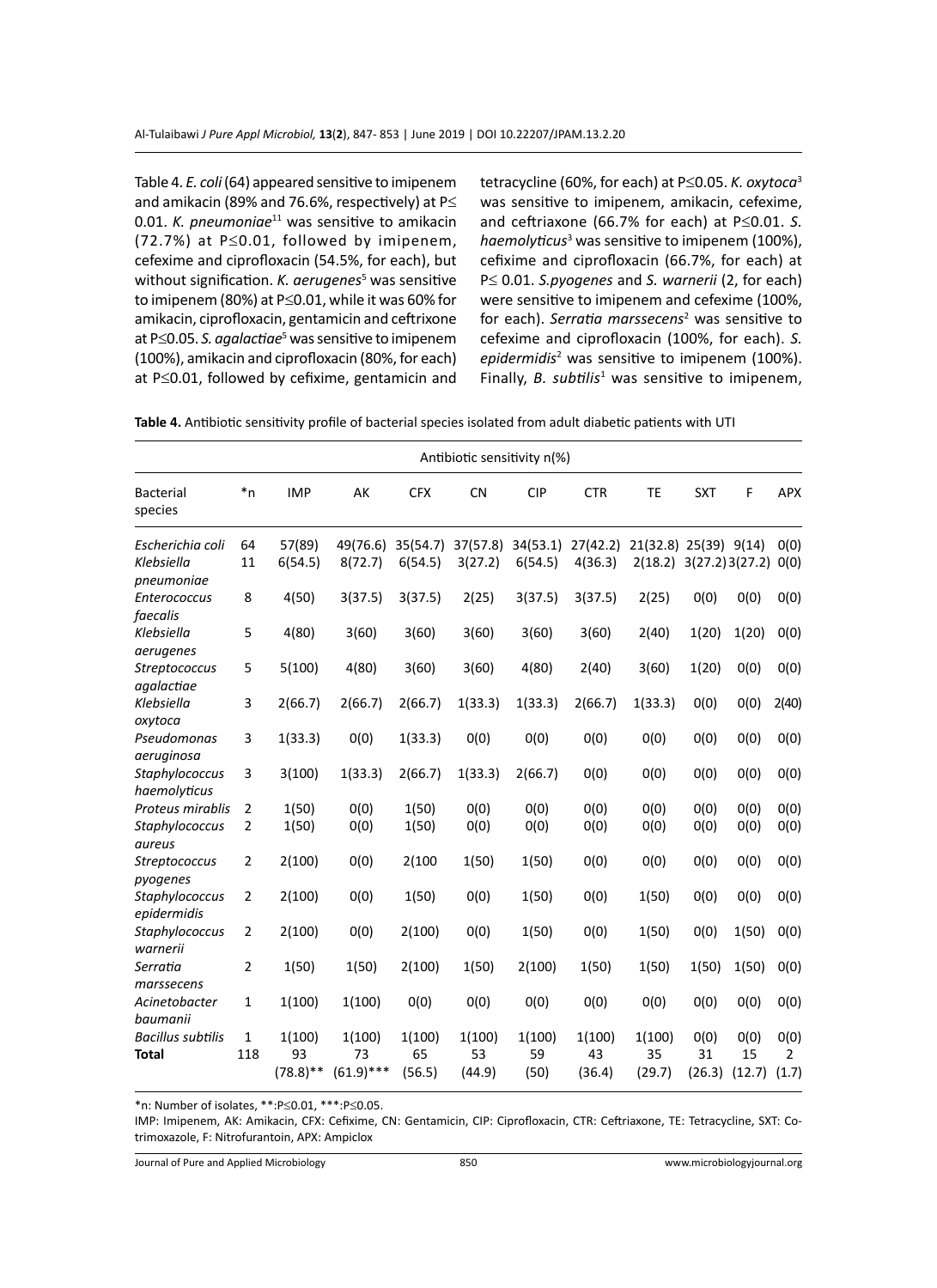amikacin, cefexime, ciprofloxacin, gentamicin, ceftriaxone and tetracycline (100%, for each). While A. baumanii<sup>1</sup> was 100% sensitive for imipenem and amikacin.

#### **DISCUSSION**

The present study showed that axenic culture was 83% versus to mixed growth, this result in agreement with Abd Al Abbas and Jasim<sup>17</sup> founding 82% of samples gave axenic growth. Axenic refer to pure colonies from the primary culture, as in Table 1. Furthermore, this study showed that a large proportion of uropathogens were gram-negative comparing to gram-positive isolates as in Table 2. This result is consistent with previous studies<sup>10,18,19</sup>.

Table (3) shows the prevalence of UTI according to some factors. The results revealed a high prevalence of UTI in females (65%), in agreement with other previously reported studies $9-11,19$ . Females are more prone to have UTI than males because the urethra is shorter and closer to the anus adding to a sexual intercourse<sup>20</sup>. Nevertheless, this study showed that the occurrence of UTI in diabetes was more frequently in the age group (35-49 years), followed by the age group(50-64 years) in agreement with study done by Adeyeba et al.<sup>21</sup>. Generally, engagement in sexual activity and increasing age of diabetics make them vulnerable to urinary tract infection<sup>22</sup>. Moreover, UTI occurrence was more frequent in patients without antibiotics use and diabetic period (5-10 years). Indiscriminate and uncontrolled use of antibiotics for long period with chronic glucosuria encouraging the microbial growth and thereby increase the risk of UTIs<sup>23,24</sup>.

The present study showed that *E. coli* was the most common bacteria with 64 isolates (52.9%), followed by *Klebsiella spp.* 19(15.7%) isolates then *E. faecalis* 8(6.6%) isolates and *S. agalactiae* 5(4.1%) isolates. Several studies reported that *E. coli* and *Klebsiella* spp. were the most frequent uropathogens in diabetic patients, while the other species were different $10,18,19,25$ . Relatively, UTIs occur when gastro-intestinal bacteria can be entering to the urethra and then colonization, once these bacteria gain access to the urinary bladder they may multiply and transmitting up through ureters to kidneys<sup>14</sup>. E. *coli* is normally habitat in the intestinal tract, it is most predominant bacterium causing UTI in both diabetic and non- diabetic patients<sup>11,25,26</sup>. *E. coli* have numerous virulence factors which enable to colonize the urethra such as P-fimbria to bind the epithelium, other factors contribute in its pathogenicity like  $\alpha$  and  $\beta$ -hemolysins, colicins and cytotoxic necrotizing factor<sup>27</sup>. *Klebsiella* spp. are opportunistic pathogens and they are the etiological agents for urinary tract infection in both community- acquired and hospital- acquired infections. Capsule production, siderophore activity and biofilm formation are an important virulence factors in pathogenesis of *Klebsiella*28. *Enterococcus faecalis* is also opportunistic bacterium and it's the causative agent for UTI in the general population $26$ . This bacterium has many virulence factors playing an important role in its pathogenicity such as aggregation substance, Enterococal surface protein and hemolysins<sup>29</sup>. On the other hand, *S. agalactiae* has been isolated from patient with poorly glucosuria<sup>10</sup>. Although, the bacterium form a part of urogenital flora, but became opportunistic, particularly in patient with poor immunity.

Table (4) showed that the uropathogenic bacteria were highly sensitive to imipenem (78.8%), followed by Amikacin (61.9%). These results are consistent with other previous studies<sup>18,19,25</sup>. In contrast, all bacterial species appeared a complete resistance to ampiclox (100%) with the exception of *S. agalactiae* (60%). This is due to the acquisition of *mec A* gene by plasmid transferring<sup>30,31</sup>. On the other hand, many bacterial species appeared resistant to three or more antibiotics which may be due to plasmid carrying drug resistant genes, a biofilm formation inside the urinary bladder increases the chance of multi-drug resistance bacteria to colonize the urinary tract and thus to infection<sup>32,33</sup>. Furthermore, MDR efflux  $-$  system contributes to the emergence of multi- drug resistance strains, especially in gram – negative bacteria34,35. Additionally, the exposure of bacterial pathogens to high concentration of antibiotics for long times creates severe selection pressure leading to emergence of resistance<sup>36</sup>.

#### **CONCLUSION**

The prevalence of UTIs was higher in females comparing of males, and the age group (35-49) years in adult diabetic patients. *Escherichia*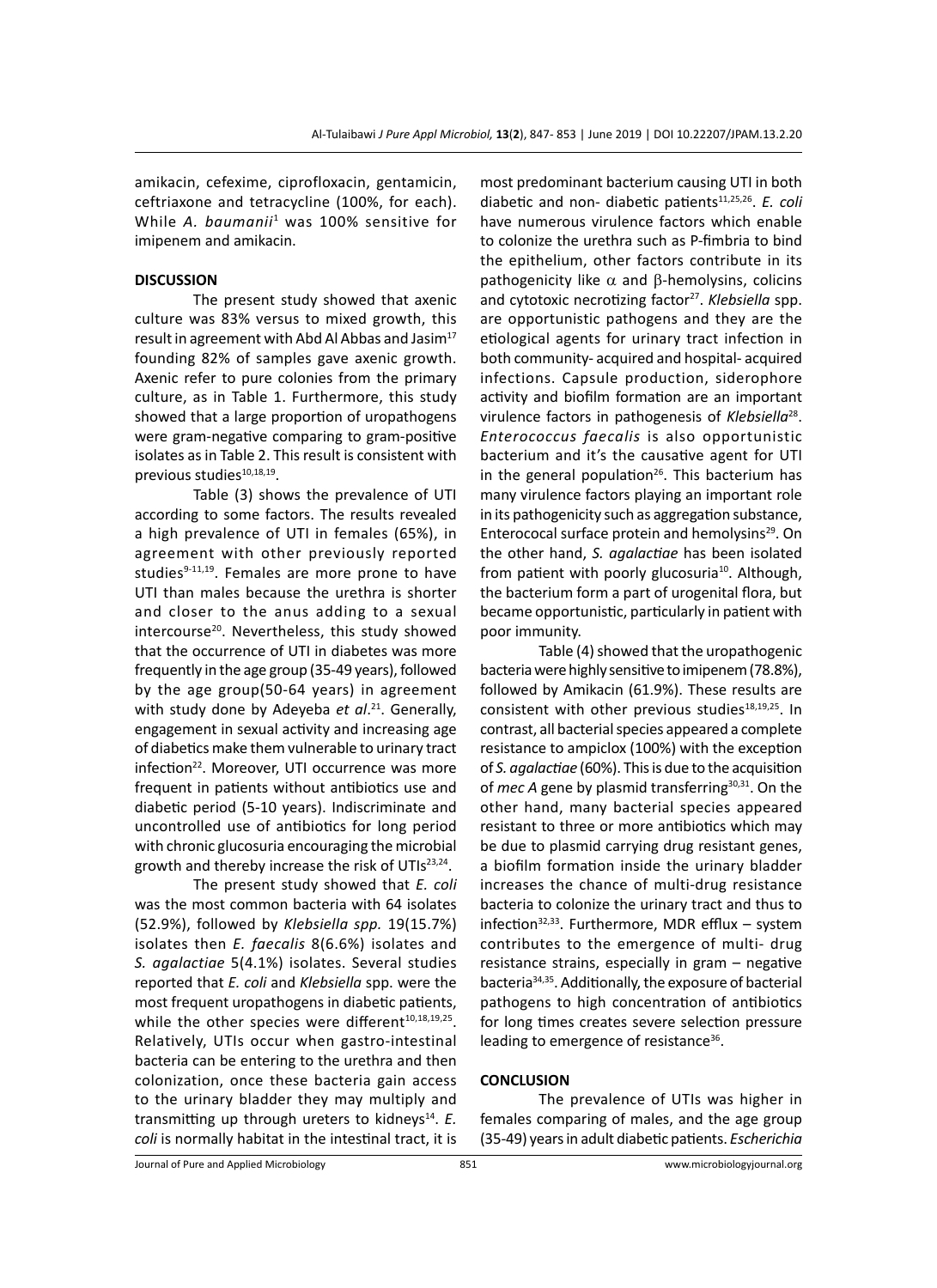*coli* was identified as the most common causative agent of UTIs in diabetes in Misan province. Although, the high rate of multi – drug resistance among bacterial isolates, but imipenem is a very effective antibiotic.

#### **ACKNOWLEDGMENTS**

None

#### **Funding**

None

#### **Data availability**

All datasets generated or analyzed during this study are included in the manuscript.

#### **Ethics Statement**

This article does not contain any studies with human participants or animals performed by any of the authors.

#### **REFERENCES**

- 1. Kunin C.M. Chemoprophylaxis and suppressive therapy in the management of urinary tract infections. *J. Antimicrob. Chemoth.,*1994; **33**(suppl-A)**:** 51-62.
- 2. Gupta K., Sahm D.F. Mayfield D. & Stamm W.E. Antimicrobial resistance among uropathogens that cause community-acquired urinary tract infections in women: A nationwide analysis. *Clin. infect.dis.,*2001; **33**(1)**:** 89-94.
- 3. American Diabetes Association: Diagnosis and classification of diabetes Mellitus. *Diabetes Care*2014; **38**: S81-S90.
- 4. Nitzan O., Elias M., Chazan B. & Saliba W. Urinary tract infections in patients with type 2 diabetes mellitus: Review of prevalence, diagnosis, and management. *Diab., metabol. synd. and obesit.: targets and therap.,* 2015; **8:** 129-136.
- 5. Saleem M. and Daniel B. Prevalence of Urinary Tract Infection among Patients with Diabetes in Bangalore City*. Int. J. Emerg. Sci* 2011; **2**(1)**:** 133-142.
- 6. Bonadio M, Costarelli S, Morelli G & Tartaglia T. The influence of diabetes mellitus on the spectrum of uropathogens and the antimicrobial resistance in elderly adult patients with urinary tract infection. *BMC infec. dis.,* 2006; **6(**54)**:** 1-7.
- 7. Geerlings S.E., Stolk R.P., Camps M.J., Netten P.M., Collet T.J., Hoepelman A.I. & Group, D.W. B. U. S. Risk factors for symptomatic urinary tract infection in women with diabetes. *Diabetes Care,* 2000; **12**(23)**:** 1737-1741.
- 8. Geerlings S.E., Stolk R.P., Camps M.J., Netten P.M., Hoekstra J.B., Bouter K.P.*, et al.*. Asymptomatic bacteriuria may be considered a complication in women with diabetes. Diabetes mellitus women asymptomatic bacteriuria utrecht study group. *Diabetes care,* 2000; **6**(23)**:** 744-749.
- 9. Rangari A.A. , Sharma S., Tyagi N., Singh P., Singh G. & Thakur R. Antibiotic susceptibility pattern of bacterial uropathogens isolated from patients at a tertiary care hospital in western uttar pradesh of india. *J. Curr. Microbiol. Appl. Sci,* 2015; **10**(4)**:** 646-657.
- 10. Tektook N.K., Al-Lehibi K.I. & Al-Husseinei R.K. Prevalence some pathogenic bacteria causing uti in diabetic patients in/specialized center for endocrinology and diabetes of baghdad city–iraq. *Med. J. Babylon,* 2017; **14**(2)**:** 260-266.
- 11. Alhamdany M.H.A. 2018. Antibiotic susceptibility of bacteria isolated from patients with diabetes mellitus and recurrent urinary tract infections in babylon province, iraq. *Med. J. Babyl.,* 2018; **15**(1)**:**63-68.
- 12. Cheesbrough M. District Laboratory Practice in Tropical Countries ; p.434. 2ndEd. Cambridge University Press, 2006.
- 13. Weber J.T. & Courvalin P. An emptying quiver: Antimicrobial drugs and resistance. *Emerg. Infect. Dis.,* 2005; **11**(6)**:** 791-793.
- 14. Tille P.M. Bailey and Scott's: Diagnostic Microbiology, p 1001. 13thEd. Mosby Inc., an affiliate of Elsevier Inc., 2014.
- 15. Sham D, Weissfeld A & Forbes B. Bailey & Scott's diagnostic microbiology. pp60-80.12th Ed. Mosby Inc., an affiliate of Elsevier Inc, 2014.
- 16. CLSI editor. Clinical and Laboratory Standards Insitute. Performance Standards for Anti-microbial Susceptebility Testing; 2012: Twenty-second Informational Supplement M100-S22. Wayne, PA, USA.
- 17. Abd Al-Abbas M.J. and Jasim N.A. Molecular study of urinary tract infection bacteria and their relationship to the present of *Oxalobacter-formigenes* in stool of kidney stone patients.*Am. Sci. Res. J. Engine. Tech. Sci*. 2016; **1**(26)**:** 230-249.
- 18. Yadav K & Prakash S. Antimicrobial resistance pattern of uropathogens causing urinary tract infection (uti) among diabetics. *Biomed. Res. Intern.,* 2016; **1:** 07-15.
- 19. Almazini M. Incidence and sensitivity of bacterial uropathogens among diabetic patients. *Eur. J. Exper. Biol.,*2016; **6**(3)**:** 8-12.
- 20. Kunin C.M. Urinary tract infections in females. *Clin. Infect. Dis*. 1994; **1**(18)**:** 1-12.
- 21. Adeyeba O.A., Adesiji Y.O., Omosigho P.O. Bacterial Urinary Tract Infections in Patients with Diabetes Mellitus *Int. Trop. J. Med.* 2007; **3**(2)**:** 89-92.
- 22. Kumar Jha P., Baral, R. & Khanal B. Prevalence of uropathogens in diabetic patients and their susceptibility pattern at a tertiary care center in nepal-a retrospective study. *Int. J. Bio. Lab. Sci.,* 2014; **3**(2)**:** 29-34.
- 23. F nfst ck R., Nicolle L.E., Hanefeld M. & Naber K.G. Urinary tract infection in patients with diabetes mellitus. *Clin. nephro.,* 2012; **77**(1)**:** 40-48.
- 24. Wang M.C., Tseng C.C., Wu A.B., Lin W.H., Teng C.H., Yan J. & Wu J.J. Bacterial characteristics and glycemic control in diabetic patients with escherichia coli urinary tract infection. *J. Microbiol., Immuno.Infect.,* 2013; **46**(1)**:** 24-29.
- 25. Rashmi B. & Venkatesha D. Antibiogram of urinary pathogens in patients with diabetes mellitusexperience from a tertiary care hospital. *Int. J. Curr.*

Journal of Pure and Applied Microbiology